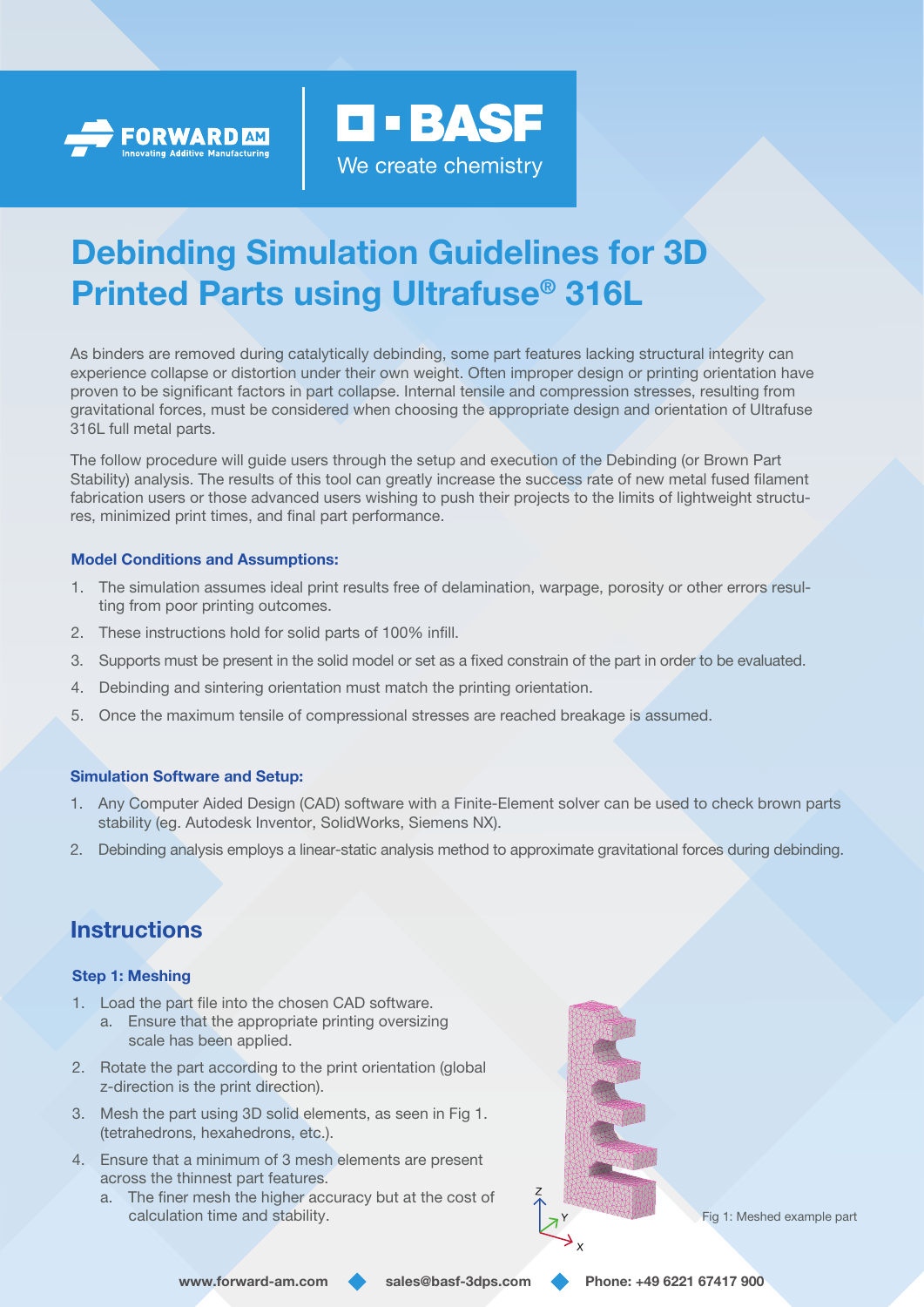#### Step 2: Boundary Conditions and Forces

- 1. Constrain the areas of the part which are in contact to the build plate.
	- a. If supports are to be used ensure that they are cons trained both to the part and build plate.
- 2. Apply a distributed gravitational force (g=9.81 m/s²) opposite the print direction ( -Z direction in Fig 2).



Fig 2: Meshed example part with boundary conditions and gravitational force

#### Step 3: Material properties

- 1. Apply a linear elastic material model to the part with the following parameters:
	- a. Young's Modulus  $E = 210$  GPa
	- b. Poisson's ratio  $v = 0.4$
	- c. Density  $p = 4700$  kg/m<sup>3</sup>
- 2. Define linear static analysis with deformation and stresses as output.
- 3. Run the simulation.

| <b>Naterial</b>        |                             |                      |           |
|------------------------|-----------------------------|----------------------|-----------|
| <b>Select Material</b> |                             | General<br>ρ<br>4700 |           |
| Name:                  | Ultrafuse316L Brov          | <b>GE</b>            | 0         |
| ID:                    | 1                           | $T_{\text{REF}}$     |           |
| Type:                  | Isotropic                   | Structural           |           |
| Sub Type:              |                             | Е                    | $2,1e+11$ |
|                        | Neo-Hookean<br>$\checkmark$ | G                    |           |
| Idealizations:         |                             | v                    | 0,4       |
| Solid <sub>1</sub>     |                             | $\alpha$             |           |
|                        |                             |                      |           |

Fig 3: Material model

#### Step 4: Results and interpretation

- 1. Check for deformation if the loading direction and boundary conditions were correctly defined. a. Scaling up the deformation magnitude can assist in identifying small deformations.
- 2. Plot the stresses in global x, y and z direction.
- 3. Check if the stresses are within maximum thresholds:
	- a. Xmax & Ymax = +6 kPa Tensile, -7kPa Compression
		- b. Zmax = +0.5 kPa Tensile, -7 kPa Compression
- 4. If areas exceed one of the max thresholds, debinding will likely fail
	- a. Tensile and compression stress greater than their max thresholds correspond to the red and blue areas seen in Fig 4. below.

www.forward-am.com sales@basf-3dps.com Phone: +49 6221 67417 900